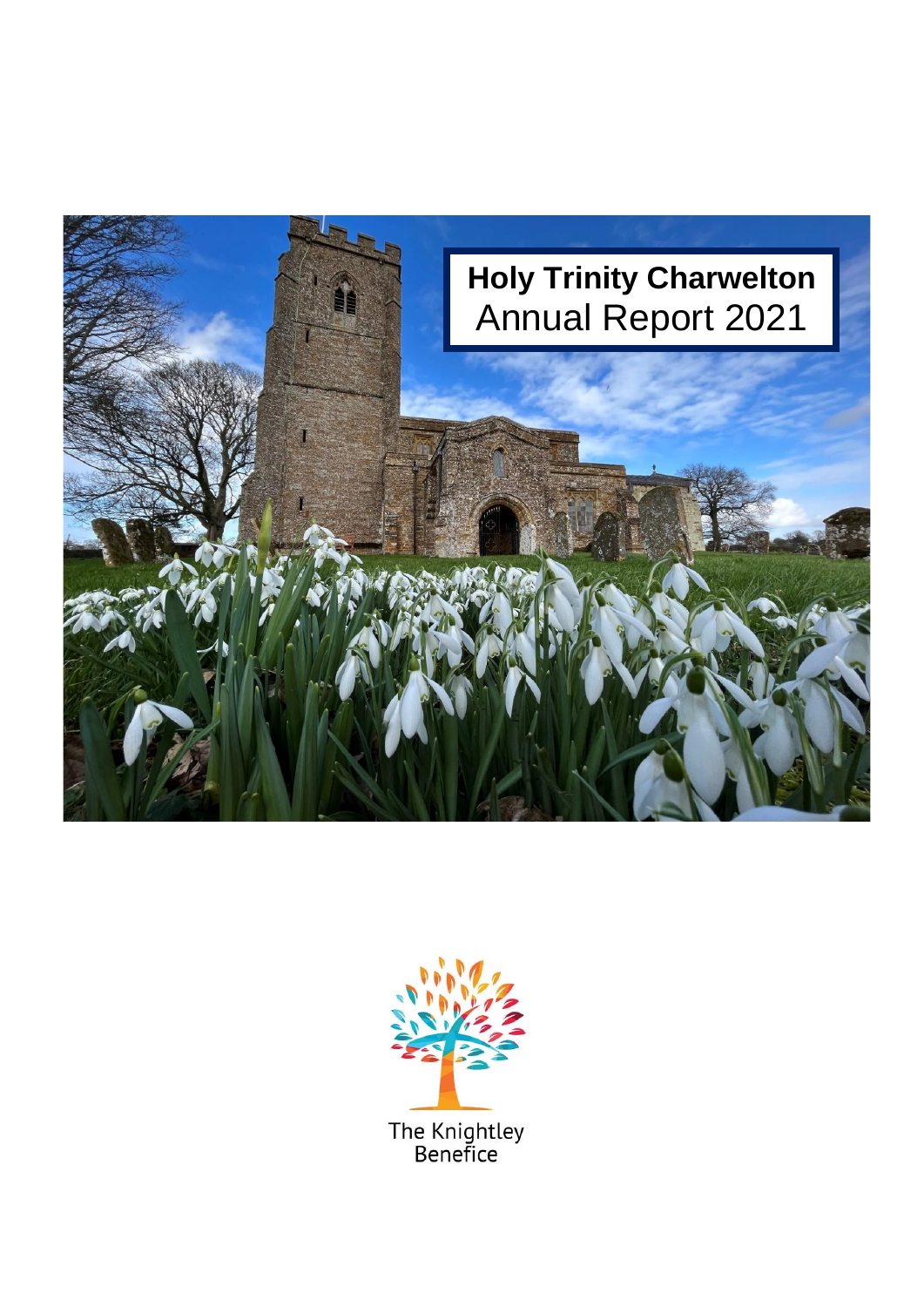## **HOLY TRINITY CHARWELTON Annual Vestry Meeting to be held in the Chapel Wednesday 27th April 2022 at 7.30pm**

# **AGENDA**

- 1. Minutes of the last meeting
- 2. To elect churchwardens for the year 2022/23

# **Annual Parochial Church Meeting**

(immediately following the above)

# **AGENDA**

- 1. Apologies
- 2. Minutes of the last meeting
- 3. Matters arising
- 4. Electoral Roll
- 5. To receive the annual reports
- 6. To elect the members and officers of the PCC for the coming year
- 7. AOB

# **Parochial Church Council Meeting**

(immediately following the above)

# **Agenda**

- 1. Apologies
- 2. Election of Secretary, Treasurer, Deanery Synod Rep, Benefice Council
- 3. Review Safeguarding policy
- 4. Adoption of policy on Fair Recruitment
- 5. Review Reserves Policy
- 6. To appoint an auditor
- 7. AOB

Summer Concert Queen's Jubilee service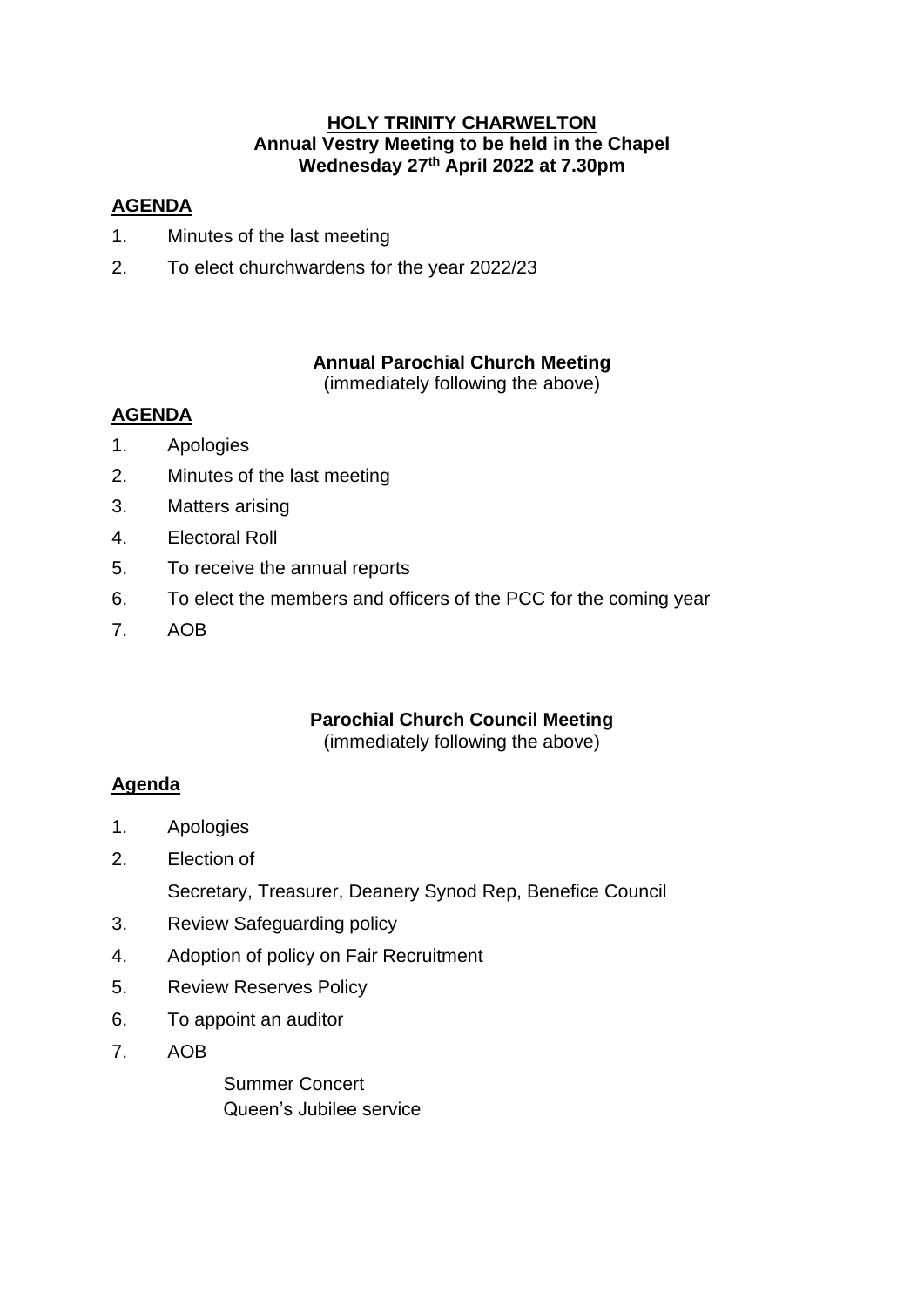### Holy Trinity Charwelton

Minutes of the Annual Vestry Meeting held in the Church at 7.30 on Wednesday 26<sup>th</sup> May 2021

**Present** Miss E. Bird, Mrs P. Cory (Secretary), Mr E. Gibbs, Rev M. Ingham (Chair), Mr P. Merrills (Treasurer), Mrs M. Nicholls, Dr D. Pound and Mr G. White.

The meeting opened with a passage from Philippians, followed by a prayer.

- **Apologies** Mr N. Blenkhorn and Mrs K. Gibbs.
- **Minutes** It was proposed by MN and seconded by GW that the Minutes of the meeting held on the 12th March 2020 be accepted. All agreed

MI said that, under normal circumstances, at this point in the meeting he would give his vision for the future. However as current circumstances were far from normal, and as he did not want the meeting to be any longer than necessary, he would put forward his vision at a future meeting.

## **Election of the Church Warden**

MI thanked GW for all his hard work over the last year in maintaining the Church. MI asked GW if he was happy to stand as Churchwarden for a further year. GW said he would. MI asked if anyone else wished to stand as the other Churchwarden alongside GW. There were no other candidates. It was proposed by DP and seconded by EG that GW be elected as Church Warden for a further year. This was agreed unanimously.

There being no further business, the Vestry meeting concluded at 7.40pm.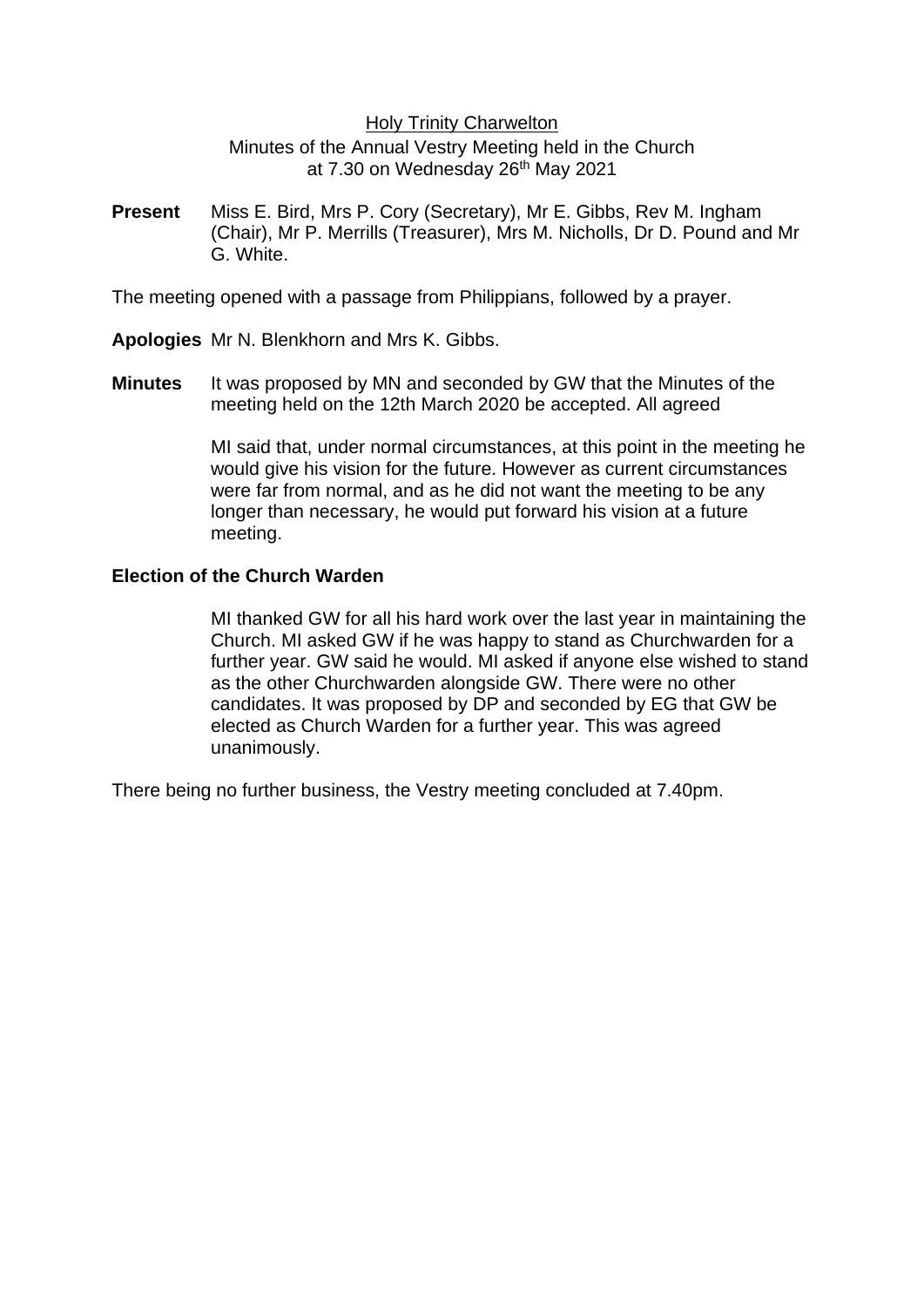#### Holy Trinity Charwelton

Minutes of the Annual Parochial Church Meeting held in the Church at 7.40pm on Wednesday 26<sup>th</sup> May 2021

**Present** Miss E. Bird, Mrs P. Cory (Secretary), Mr E. Gibbs, Rev M. Ingham (Chair), Mr P. Merrills (Treasurer), Mrs M. Nicholls, Dr D. Pound and Mr G. White.

**Apologies** Mr N. Blenkhorn and Mrs K. Gibbs.

#### **Matters Arising**

There were no matters arising.

#### **Electoral Roll**

PC said the Electoral Roll for 2020 stood at 22 but, as of the date of this meeting, it now stood at 21 following a departure from the parish.

#### **Annual Reports**

The Annual Reports were received from the Secretary, the Treasurer and the Church Warden. There was no report from the Deanery Synod representative as there had not been any meetings in 2020. The reports are collected in a document entitled 'Holy Trinity Charwelton Annual Report 2020'

### **Election of PCC members**

MI asked PCC members collectively if they wished to stand for a further year. PC said that EG and KG would be standing down as they would be moving away. MI thanked EG and KG for their contribution to the work of the PCC over the last few years. PC said that, although NB was not present, he had sent an email to say that he was happy to stand for a further year. DP proposed and GW seconded that all current PCC members except EG and KG be re-elected. This was agreed unanimously.

### **AOB**

MI said he had received a question from DP asking about the reason for the new time of 5pm for Evening Prayer. MI explained that, when he arrived, he had looked at service patterns for the last few years and found the pattern to be confusing. He recognised that any new pattern would be likely to displease some but had devised a pattern that was the same each month, making it easier for people to remember what services would be taking place in each church and at what time. MI said there were pros and cons for the timings and there had been discussion at the Benefice Advisory Group, the Benefice Council and at PCC meetings. These discussions had resulted in some modifications to the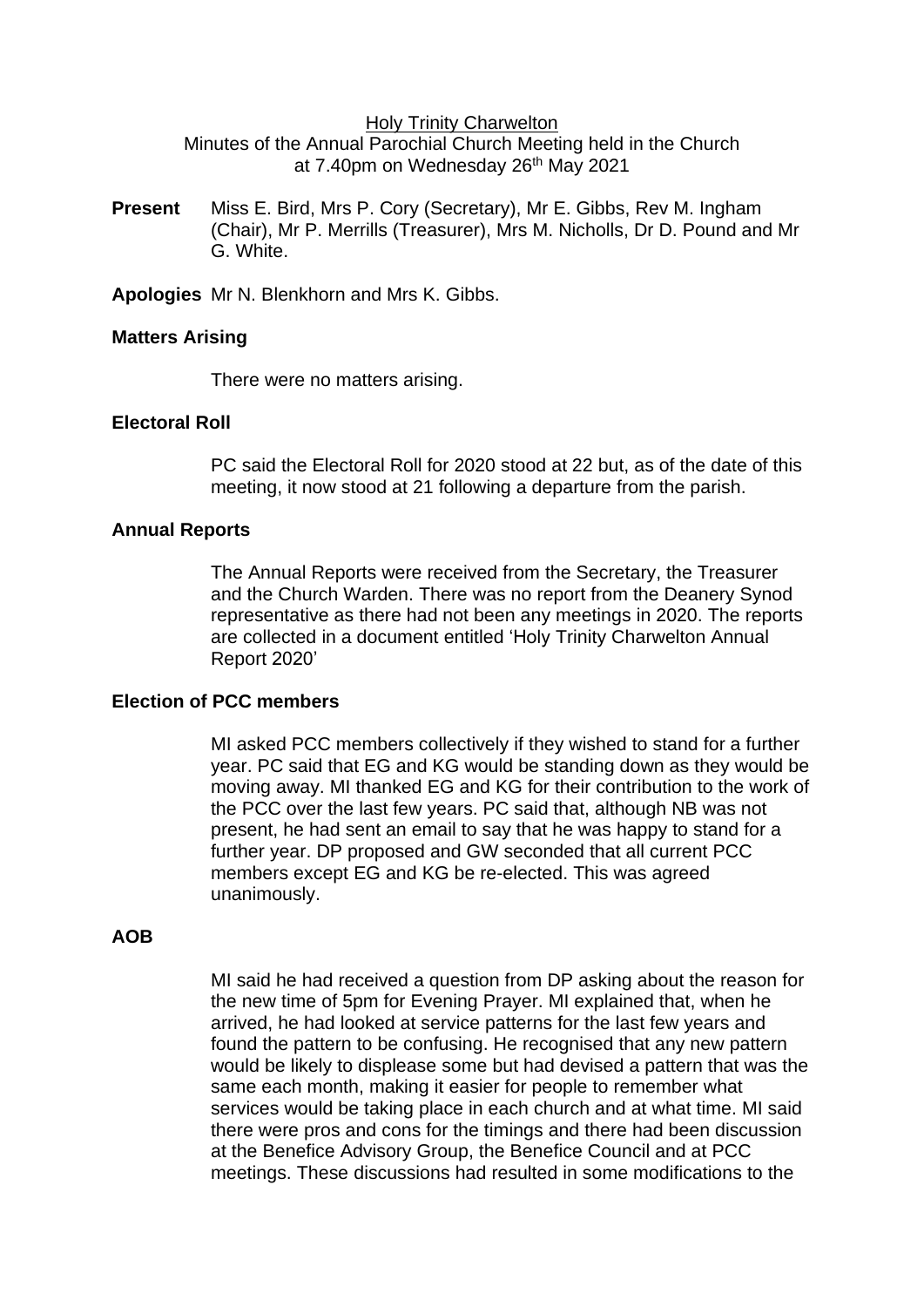original proposals. which included the morning service being moved from a 9am to a 9.15am. The Evening Service was moved from 6pm to 5pm in an attempt to accommodate families and those who did not wish to go out in the evening. The new programme provides for an 11am service every week at Badby, apart from the 5<sup>th</sup> Sunday of the month when there would be a UBS. DP said there was no note of these discussions in the Benefice Council Minutes. DP said he would find attending a service at 5pm difficult as he was often involved in other Sunday afternoon activities. MN said Sunday afternoon was often the only time she could see family. MI said the new pattern was not set in stone and that, after six months, it would be reviewed.

There being no further business, the meeting ended at 7.55pm.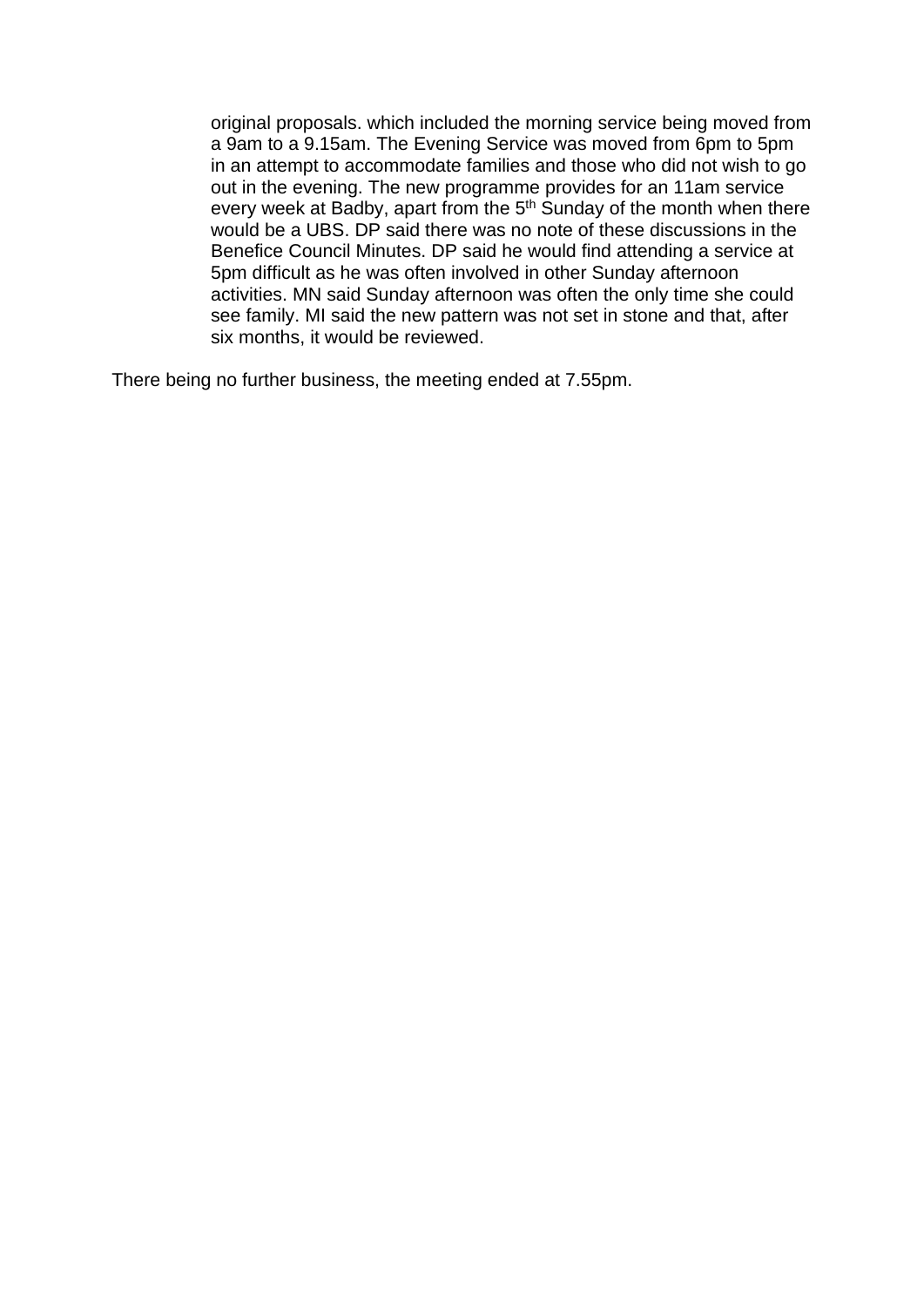### Holy Trinity Charwelton

Minutes of the meeting of the Parochial Church Council held in the Church, at 7.55pm on Wednesday 26<sup>th</sup> May 2021

**Present** Miss E. Bird, Mrs P. Cory (Secretary), Rev M. Ingham (Chair), Mr P. Merrills (Treasurer), Mrs M. Nicholls and Mr G. White.

Mr E. Gibbs and Dr D. Pound (guests)

**Apologies** Mr N. Blenkhorn and Mrs K. Gibbs.

## **To elect the officers of the PCC for the coming year**

- **Secretary** MI asked PC if she was happy to continue in the office of Secretary. PC said she was. It was proposed by GW and seconded by MN that PC be reappointed as Secretary. This was carried unanimously.
- **Treasurer** MI asked PM if he was happy to continue in the office of Treasurer. PM said he was. It was proposed by PC and seconded by GW that PM be reappointed Treasurer. This was carried unanimously.

### **Deanery Synod Representative**

MI asked MN if she was happy to carry on as Deanery Synod representative. MN said she would stand and hoped that, unlike last year, there would be some positive meetings to attend. MI said he hoped to take an active part and, if appointed representatives could not attend, others within the Benefice who attended could provide feedback. It was proposed by PC and seconded by PM that MN continue as Deanery Synod Representative. This was carried unanimously.

### **Benefice Council Representative**

There was some discussion about who formally represented Charwelton on the Benefice Council in 2020. It was determined that they had been PM as Treasurer, GW as Church Warden and EB as the third representative. MN had attended as a non-voting member in her capacity as Acting Chair, to give additional support to GW. MN said it was important for the Treasurer to attend these meetings. PM agreed and said he was happy to do so when work allowed. It was suggested that, if PM was unable to attend, MN should attend in his place. It was agreed that GW would continue to attend in his capacity as Church Warden and that EB would continue as the third Charwelton PCC member.

MI said that he was keen that there should be not be too many meetings and so, in the months in which there was a Benefice Council, there would be no Benefice Advisory Group meeting. It was agreed that MN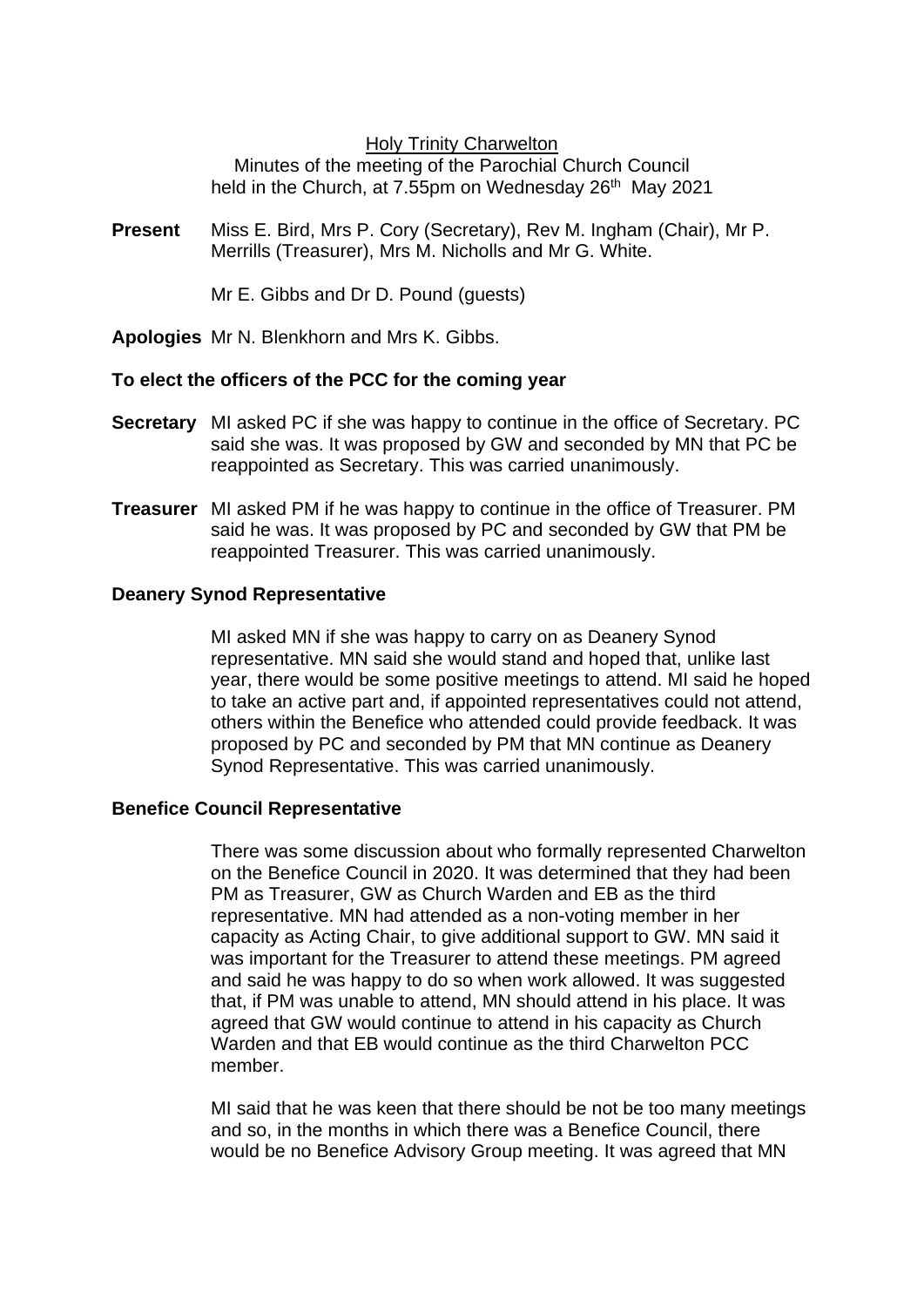would continue to attend the BAG along with GW to support him in his role as Church Warden.

### **Review of the Safeguarding Policy**

PC said she had emailed everyone an amended copy of the safeguarding policy, which took into account recent local government changes. PC said she had changed all the local authority contact details. She also said that, if anyone wished to raise a safeguarding issue, the document was a useful resource, providing contact details and advice on how to report incidents or to raise concerns.

### **Review of Reserves Policy**

PM said that the document which had been agreed last year had been slightly amended to take into account the fact that he had streamlined some of the accounts. He was still in the process of amalgamating and closing accounts. There was some discussion about the Foster Bequest and, although it was technically an unrestricted bequest, the PCC had decided to class it as Expendable income. Consequently, the interest generated from the investments could be used to pay the Parish Share.

## **To Appoint an Auditor**

PM said he would ask Robin Baker if he would be happy to continue with the arrangement of approve the Charwelton accounts.

There being no further business, the meeting concluded at 8.05pm with a prayer.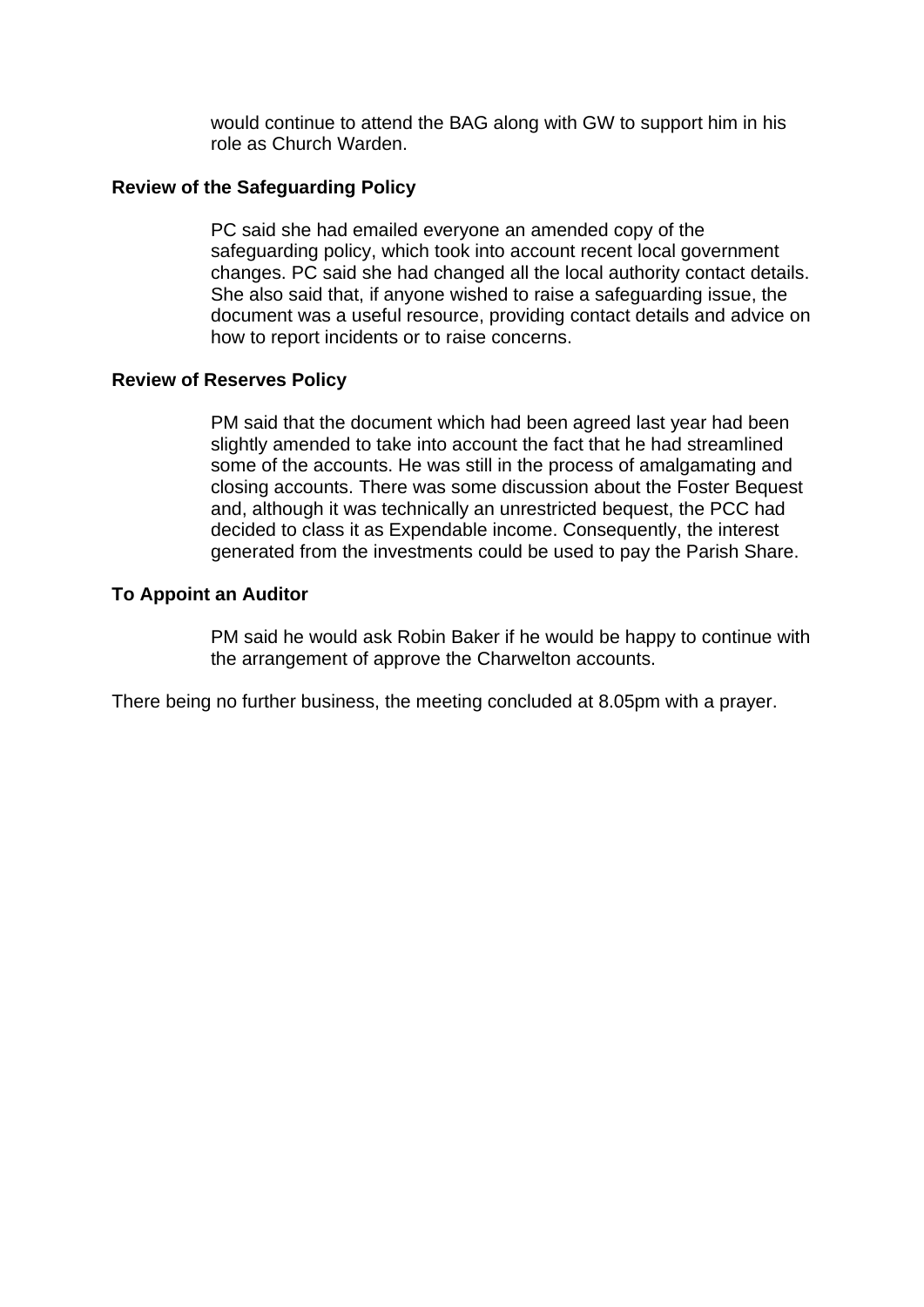# **Rector's Report 2021**

What a long time ago and what a different world January 2021 seems. Having celebrated Christmas together in a limited way in person we once again moved out of our church buildings and met online to worship and to build one another up.

The new website performed admirably hosting our weekly YouTube services and a raft of resources. By Ash Wednesday we were ready for a bit of variety and we held our service on Zoom, live from the Vicarage and then, also on Zoom, met as a Lent Group to work through the Good Book Company study on the Passion.

These uses of technology were a real Godsend in the lockdown, but it was wonderful to be back in our church buildings for the celebration of hope and new life in Christ at Easter even with many restrictions still in place. Weddings, Baptisms and Funerals all began to look a lot more normal. We adjusted quickly and successfully to the new marriage regulations that came into force in May which was just as well as 2021 saw us very much in "catch-up" mode as we sought to accommodate all those who had been forced to postpone their weddings during the pandemic lockdowns.

In May we also held our APCMs in person to meet the legal requirements and the annual reports were all posted on the website so that the benefice as a whole could become more aware of what was going on in each individual parish.

Sadly not every event that we would have hoped to restart was able to go ahead whilst restrictions and uncertainty still existed and although we were able to give thanks to God for the harvest in our churches both Charwelton and Preston Capes had to cancel their Harvest Suppers. It was not all doom and gloom, however, as many activities did take place where we were able to connect with our wider communities such as a plant sale, coffee mornings, Jazz and drinks in the garden, a Scarecrow festival and village quiz to name but a few.

In the autumn we ran a Christianity Explored course at Badby which was open to all, providing an opportunity to discover the Good News that Jesus is in a relaxed and unpressurised environment. It is hoped to run the course again in the future as well as the Hope Explored course, a shorter option which leads into the Christianity Explored course.

Finally in October I was inducted as your Rector by Archdeacon Richard, something which (in normal times) would have happened at my licensing but which couldn't as that had been via Zoom back in 2020. It was also special to be able to observe Remembrance Sunday in person this year which had not been possible the year before. Likewise, Advent and Christmas were much more opportunities to rejoice together with one another in person with the only dampener being yours truly testing positive for Covid-19 on Christmas Day morning and having to self-isolate rather than lead the celebrations.

As I close my report, let me take you back to the beginning. Back in January I met with the parish treasurers and together we looked at how we could attempt to pay the Parish Share which is the contribution that we need to make to Peterborough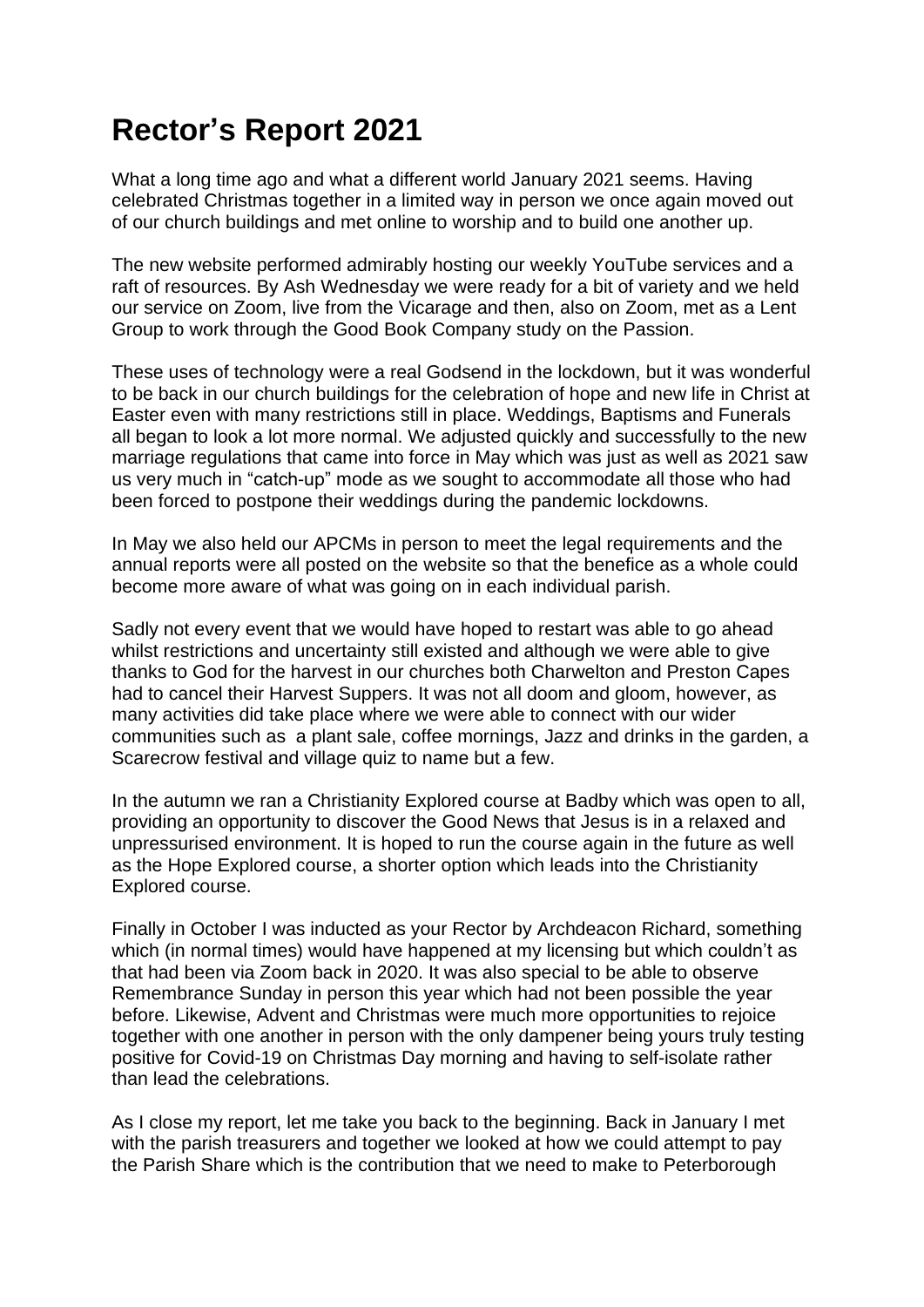diocese. Instead of using formulas, I am pleased to say that we exercised grace and humility as well as a spirit of openness and partnership as each treasurer (with the approval of their PCC) decided how much each church could contribute. I am pleased to report that I have been led to understand that as a result, we are the only group of churches in the whole deanery who therefore managed to pay their parish share in full for 2021 and I think that this is something that we should celebrate as a great example of the Benefice working together. I sign, I hope, of much more to come.

# **Secretary's Report 2021**

The electoral roll stands at 16 as of  $27<sup>th</sup>$  April 2022, a decrease of five from the previous year, with people moving away from the village.

# **PCC Membership**

| Incumbent                          | Rev Malcolm Ingham                                  |
|------------------------------------|-----------------------------------------------------|
| Elizabeth Bird<br>Norman Blenkhorn | (Benefice Council Representative)                   |
| Penny Cory                         | (Secretary)                                         |
| <b>Peter Merrills</b>              | (Treasurer)                                         |
| <b>Meryl Nicholls</b>              | (Vice Chair and Deanery Synod Representative)       |
| <b>Graham White</b>                | (Church Warden and Benefice Council Representative) |

# **Meetings Held**

| 6 <sup>th</sup> January   | PCC (held via Zoom)       |
|---------------------------|---------------------------|
| 3rd March                 | PCC (held via Zoom)       |
| 5 <sup>th</sup> May       | PCC (held via Zoom)       |
| 27 <sup>th</sup> May      | APCM (held in the Church) |
| 14th July                 | PCC (held via Zoom)       |
| 1 <sup>st</sup> September | PCC (held via Zoom)       |
| 3rd November              | PCC (held via Zoom)       |

# **Services**

There were 24 services scheduled for Charwelton for 2021 but, due to the Covid-19 pandemic, the Church was closed after the Christmas day service on Friday 25<sup>th</sup> Dec 2021 until Easter Day on Sunday 4<sup>th</sup> April, when we celebrated with a 5pm Communion service.

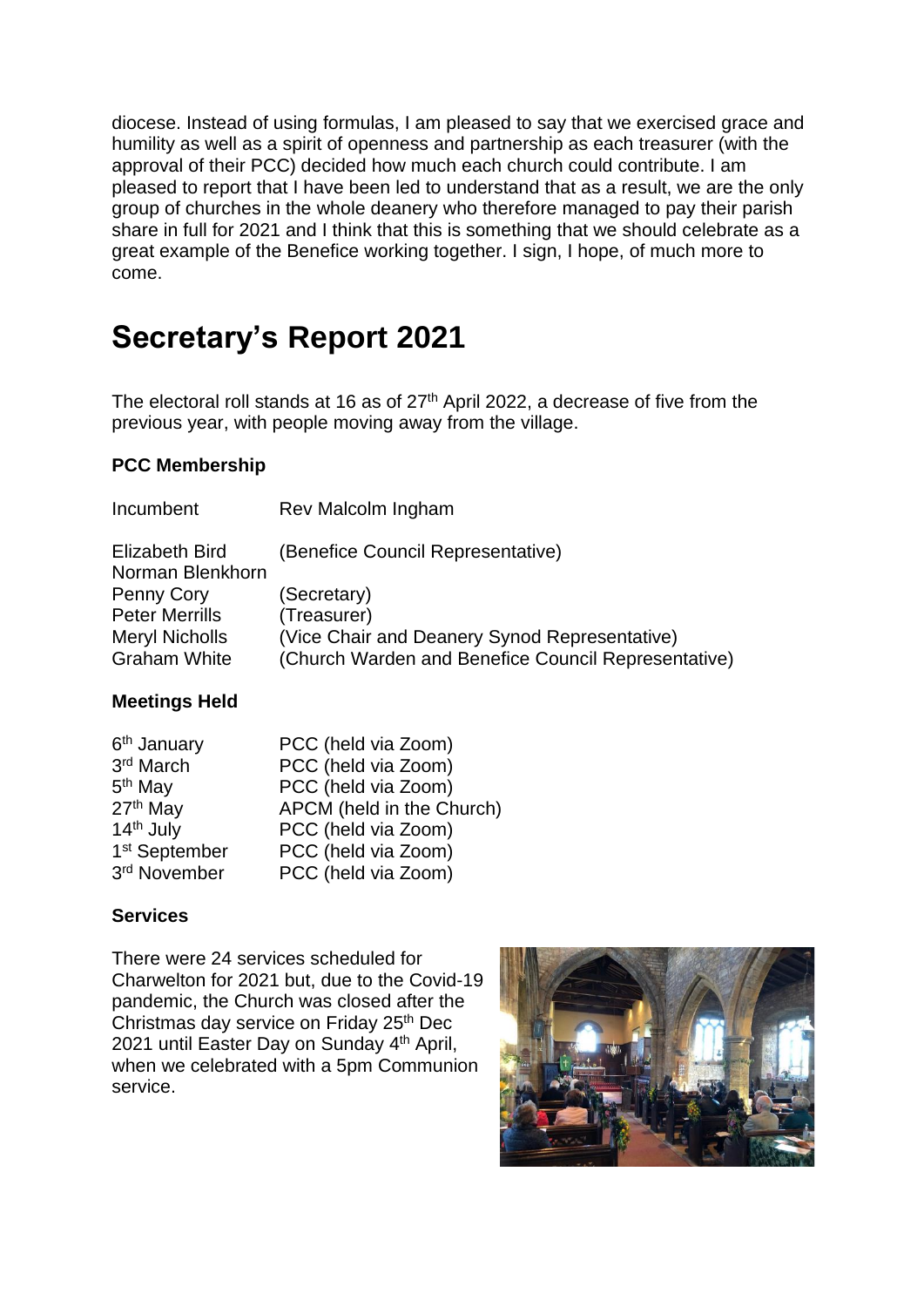Thereafter, a new pattern of services came into play, with a 5pm Evening Prayer on the first Sunday of the month and a 9.15 am Communion Service on the third



Sunday of the month. We were very pleased to host the United Benefice service on the 30<sup>th</sup> May, it being Trinity Sunday, our patronal festival. It was great to be able to sing (and not just listen) to hymns this year, albeit behind masks at our Harvest Festival and the Carol Service. It was also good to enjoy mulled wine and mince pies, welcoming once again the Chief Executive of Northampton Domestic Abuse Service, and to present her with the gifts so generously donated by the village. Despite the awful weather on Christmas Eve, and the resurgence of Covid, we were pleased to see a reasonable congregation at our Christmas Eve Communion service.

The average attendance for the 19 services held in the church for the year was 13, with one additional service (a funeral).

# **Fundraising**

At the beginning of the year the usual fundraising activities—the Band Concert, Harvest Supper, Christmas Bingo, wreath-making and 100 Club were planned. However, it became clear early in the year that the concert would have to be cancelled due to the





mandated restrictions on gatherings and socialising which lasted well into the summer. The Harvest Supper, too, had to be cancelled for the same reason. On the plus side, the Christmas Bingo did take place, although with a reduced capacity, but nevertheless we

enjoyed the usual razmataz with many generously donated prizes.

**On Sale Now** Charwelton Christmas<sub>ONLY</sub> Cards  $$ Pack of IU<br>A6 Cards & Envelope

As we had shown the year before, holly wreaths could be made using a cottage industry model but, this year, people seemed to be pleased to be back to



the old routine of assembling the wreaths in the village hall. It was good to see several new faces joining the old guard on the assembly line.



This year also saw a new Charwelton Calendar and a Christmas card, both of which proved popular. One final initiative which saw Holy Trinity Charwelton launch into the modern age was the introduction of our very own QR code!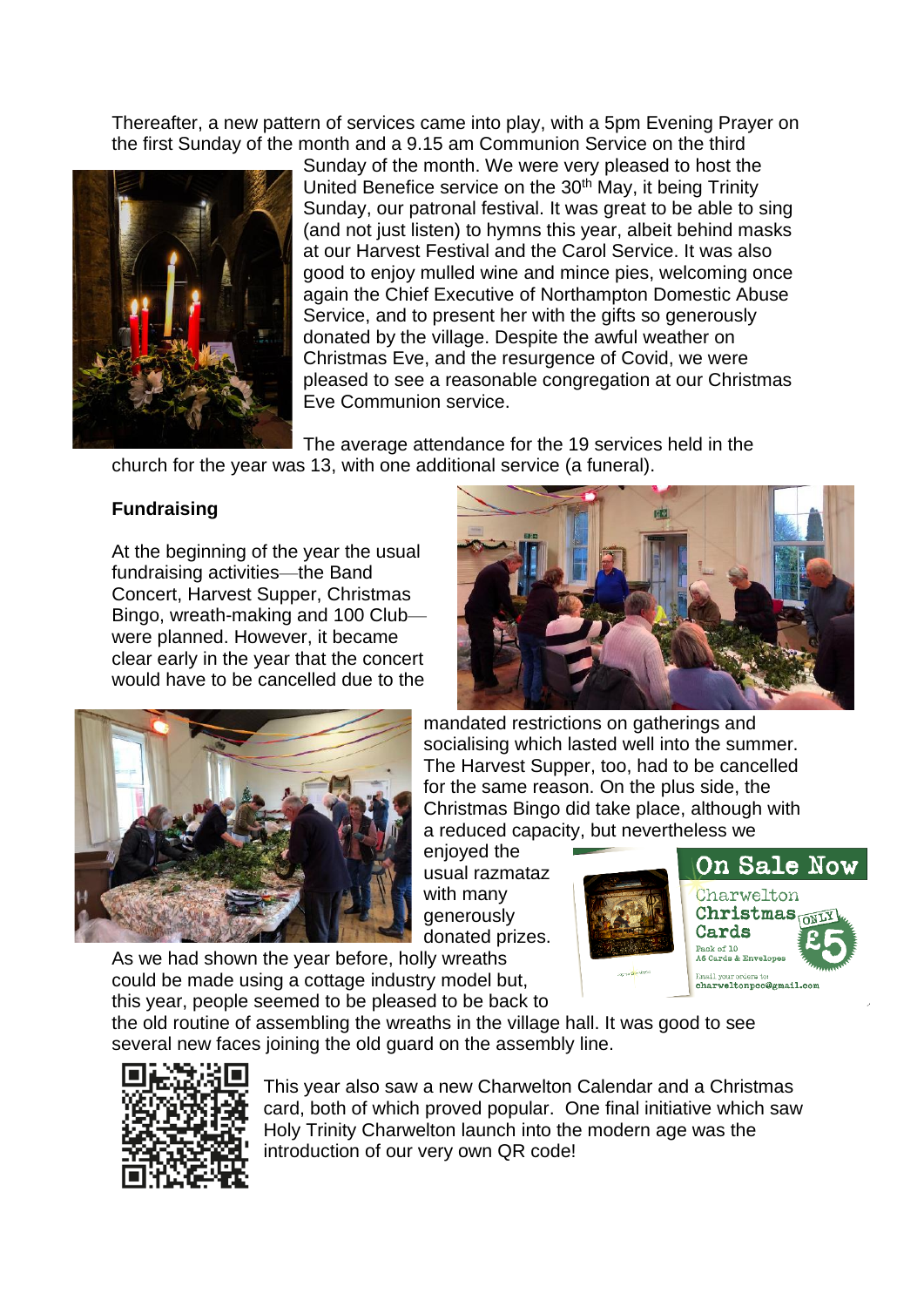# **Church Warden's Report 2021**

During 2021, since the last APCM, our Church has continued to come back to life after the difficult lockdowns of 2020.

Many thanks to Gordon Bird for his Churchyard mowing duties over many years, as well as sorting out the gas bottles, cleaning the gutters and very many other duties (not to mention the 100 club).

We were again pleased to present the Harvest Gifts to the Daventry food bank which were kindly delivered by Penny and Graham Cory.

The 100 club was again collected and it was a true delight to hold the Christmas bingo at the end of November.

Many thanks also to all who helped to make the wreath making so successful, and back together in the Village Hall.





The Churchyard mowing team said goodbye to Tim Elkins and Ed Gibbs, who have moved away from the Village. We thank them for all their hard work.

We are pleased to welcome Keith Scott and Andrew Hillidge who are mowing parts of our lovely Churchyard on a regular basis.

Elizabeth Bird has kindly taken over the Sacristan's duties, following the retirement of David Pound (who had been assisted by June). Thanks to David and

June for all their hard work over the years.

We thank all the Flower arrangers and welcome our new helpers, Sue Scott and Bev **Walker** 

We must not forget the kind ladies who provided the refreshments for the Carol Service; the readers; our Musical technician, Penny; Ruth, who played for special occasions; and the team of sidesmen.

Finally, as Church Warden I am kept almost on the straight and narrow by Meryl and Penny, and I thank Peter for his hard work as treasurer.



At last the Church roof has stopped leaking. During the year, we were pleased to receive gifts of Churchyard seats from the Russell family; Meryl and Don Nichols; and Trish Willoughby. THANK YOU.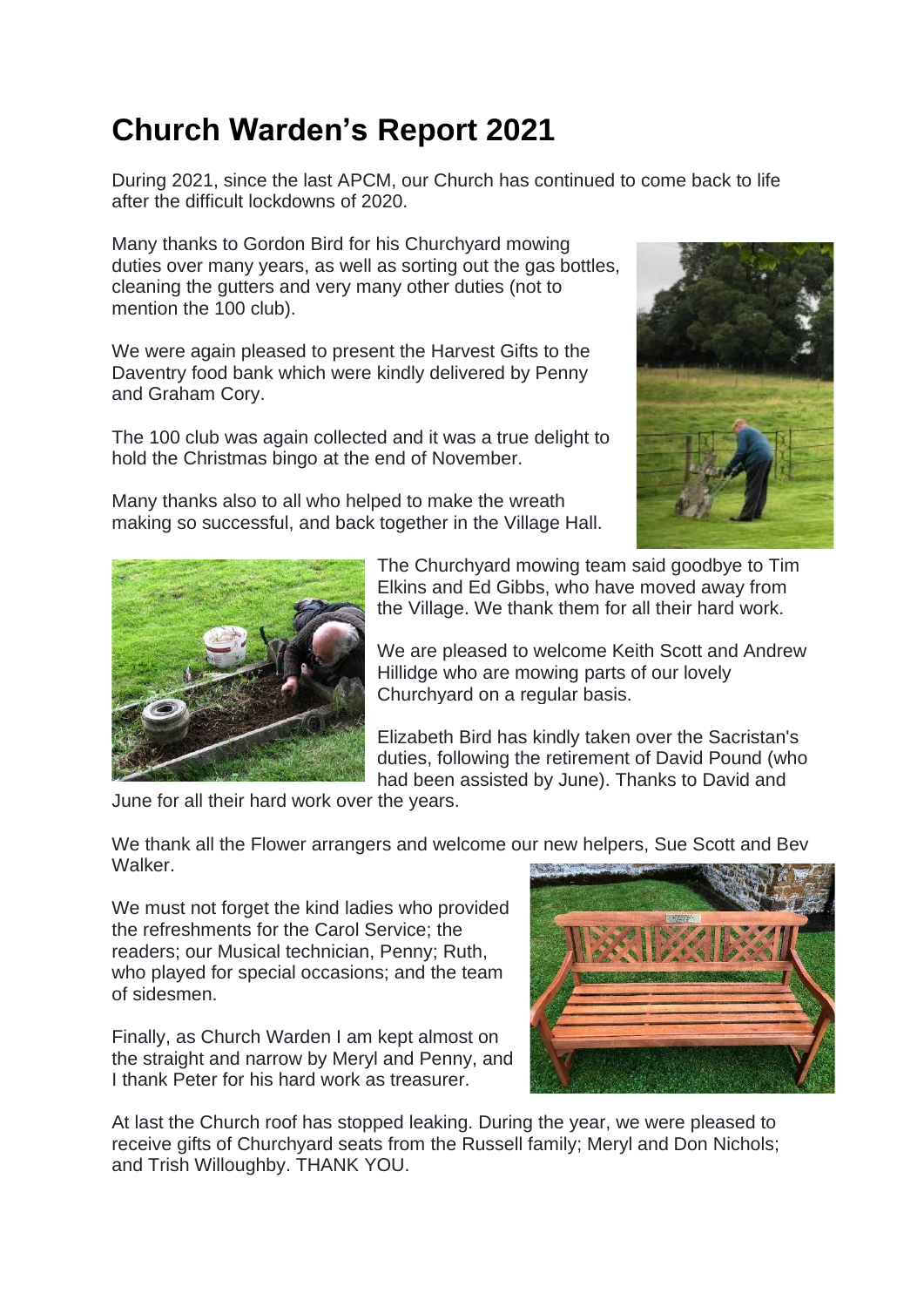# **Treasurer's Report 2021**

2021 saw the start of the return to normal but there is still a good way to go before activities return to their 2019 levels. As in 2020, we have been helped by the support and generosity of our monthly planned givers.

## **General Fund**

The general fund had a deficit of £1,358 (2020 - surplus of £25) but this is after some increased payments - see more details below.

### **Donations, Collections and Fees**

Monthly planned giving and collections were on the same level as last year (£4,661 in 2021 vs £4,722 in 2020). Additionally in 2021 we received £559 fees for a funeral. We were able to reclaim £1,490 in gift aid, £260 more than in 2020. We have put in place acceptance of donations by QR code and raised £54 this way.

### **Fundraising**

We continued to fundraise with wreaths, Christmas cards, calendars and 100-club. Additionally, we organised Bingo in 2021. This enabled us to raise £2,290 in 2021 as compared to £1,886 in 2020.

### **Parish Share**

The full parish share requested of £9,283 was paid in 2021. We were only able to pay £6,963 in 2020.

### **Running Costs**

Usual running costs in 2021 were generally on the same level as in 2020, although church alarm servicing costs increased from £410 to £611 in 2021. A new lawnmower was purchased for the churchyard (£539), the cost being taken from the churchyard fund. Building maintenance costs included £1,728 for Chapel Repairs (which was taken from the restoration fund), £475 for electrical work and £218 for extinguisher maintenance.

### **Investments**

In 2021 our investments increased in value by £14,674. (This could reverse in 2022.) They produced £2,482 (£2,490 in 2020) in income.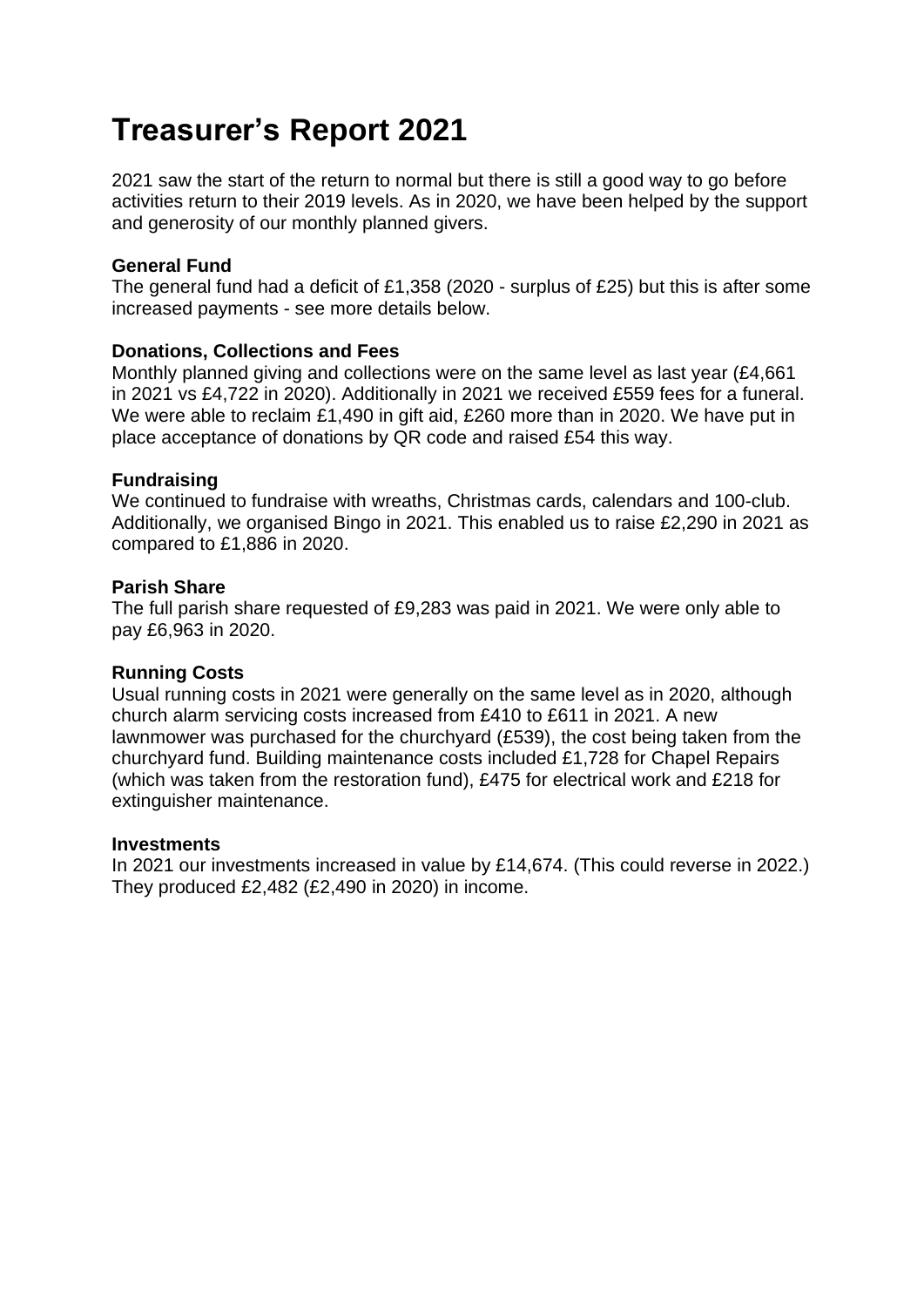# **Deanery Synod Report 2021/22**

Within the Church of England, a Deanery Synod is a synod convened by the Rural Dean. It consists of all clergy licensed to Benefices within the Deanery plus elected lay members. It acts as an intermediary between the Parochial Church Councils of each Parish within its Deanery and the Synod of the Diocese as a whole.

Daventry Deanery is a group of twenty-five Churches (list attached) and is one of twelve Deaneries within our Diocese of Peterborough.

Since 2016 the Daventry Deanery Synod meetings have been open to everyone for the biblically-based teachings and discussions. (Voting being restricted to elected Deanery Synod Members).

The current Rural Dean for the Daventry Deanery is **Rev. Stephen Burrows**

## DEANERY SYNOD MEETINGS & SPEAKERS 2021/22

(NOTE :There were no meetings of the Daventry Deanery Synod in 2020 largely due to the effects of the Covid pandemic)

## **2021**

**16th Sept.** This was the only meeting held during 2021 and was addressed by the Archdeacon of Northampton – The Right Revd. Richard Ormston. – who shared his views that Deanery Synods need "a network of cooperation" and are a "good place for considering items which need a wider audience than parish level".

> At this meeting, elections for three Clergy and three Lay members were made to the Diocesan Synod

# **2022**

**23rd Feb.** This meeting was addressed by the Diocesan Mission Team on the subject of "Leading Your Church into Growth" (LYCIG). Their presentation included the background, aims and ambitions of LYCIG and was then followed by reports from members of the Deanery whose Churches had already begun the journey of LYCIG. Discussions followed regarding an extension of this Course around the Deanery for later in 2022.

> Deanery Officers were also appointed for the positions of Deanery Treasurer (Robin Baker): Lay Chair (Lizabeth Taylor) and Secretary (Sue Raven)

The next meeting of the Daventry Deanery Synod is scheduled for 26<sup>th</sup> May 2022 at Flore Church – all are welcome to attend.

Meryl Nicholls Daventry Deanery Synod Rep Holy Trinity Church, Charwelton